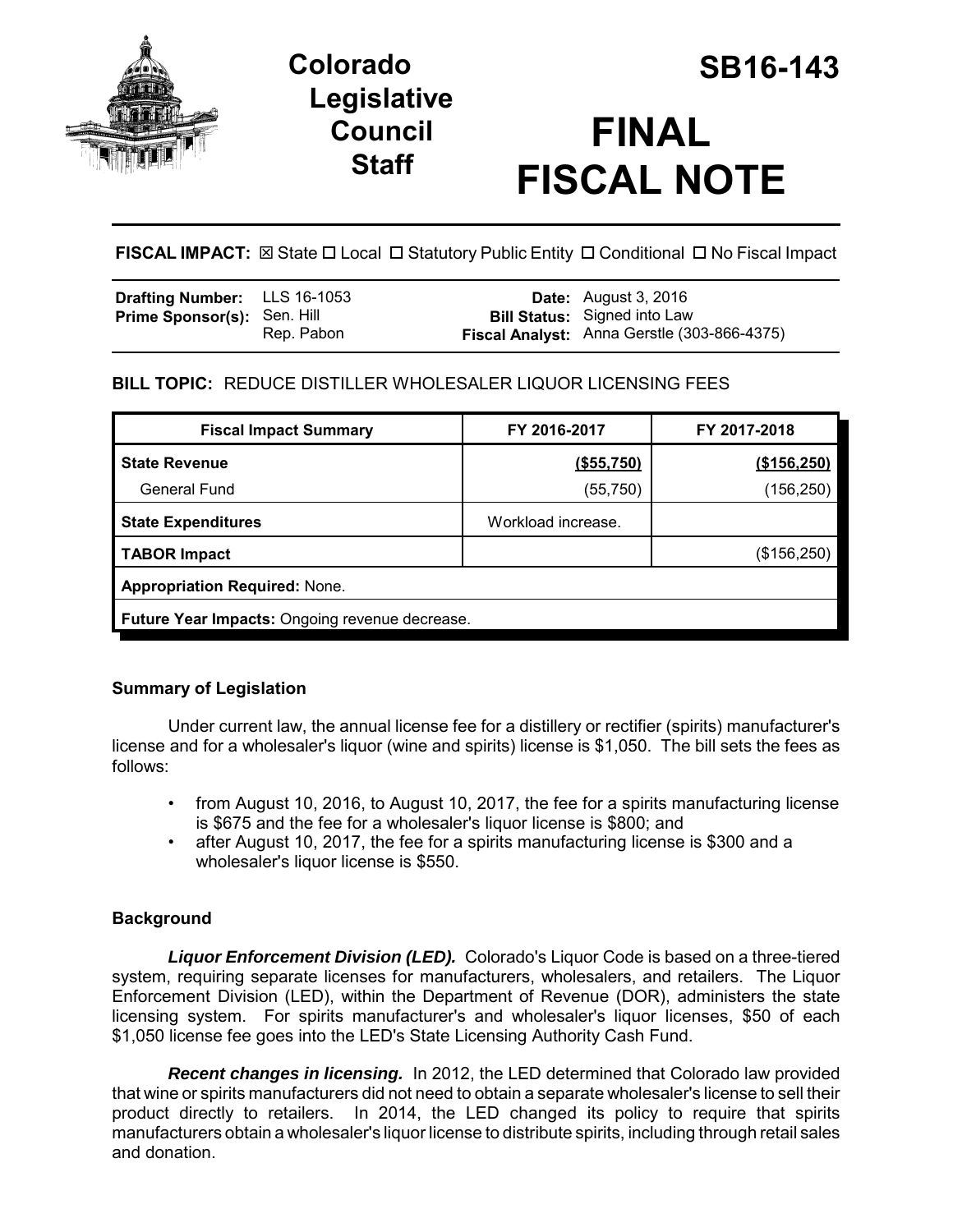August 3, 2016

*Current licensees.* The spirits manufacturing industry has seen significant growth in recent years, particularly in Colorado. From FY 2010-11 to FY 2014-15, the number of licensed spirits manufacturers grew from 22 to 69, and the number of licensed wine and spirits wholesalers grew from 109 to 138. Currently, there are 80 licensed spirits manufacturers and 155 licensed wine and spirits wholesalers. Of the currently licensed spirits manufacturers, 43 also have a wine and spirits wholesaler's license.

#### **State Revenue**

#### *The bill decreases General Fund fee revenue by approximately \$55,750 in FY 2016-17 and \$156,250 in FY 2017-18.*

*Assumptions.* The fiscal note assumes:

- the fee decrease will begin October 1, 2016, based on the bill's effective date and the assumption that DOR needs a month to update materials;
- the bill does not change the \$50 per licensing fee that is designated for the State Licensing Authority Cash Fund;
- a 7 percent annual growth rate for those exclusively with a wholesaler's liquor license, based on the growth in the number of licensed wine and spirits wholesalers over the last five years;
- 50 percent of new spirits manufacturers will also purchase a wholesaler's liquor license in order to distribute spirits; and
- a 20 percent annual growth rate for licensed spirits manufacturers, based on an average of the 30 percent growth rate in the number of licensed spirits manufacturers over the last five years and the 11 percent growth rate in the industry nationally. The national growth rate is included due to the recent growth in the industry and the assumption that the industry is unlikely to continue growing at such a fast pace.

*Fee impact on licensees.* State law requires legislative service agency review of measures which create or increase any fee collected by a state agency. Table 1 identifies the fee impact of lowering the General Fund portion of the fees from \$1,000 to \$625 for a spirits manufacturer's license fee and to \$750 for a wholesaler's liquor license from August 10, 2016 to August 10, 2017, and from \$1,000 to \$250 for a spirits manufacturer's license and to \$500 for a wholesaler's license beginning on August 10, 2017. The fee impact for FY 2016-17 is prorated for the assumed October 1, 2016, fee reduction.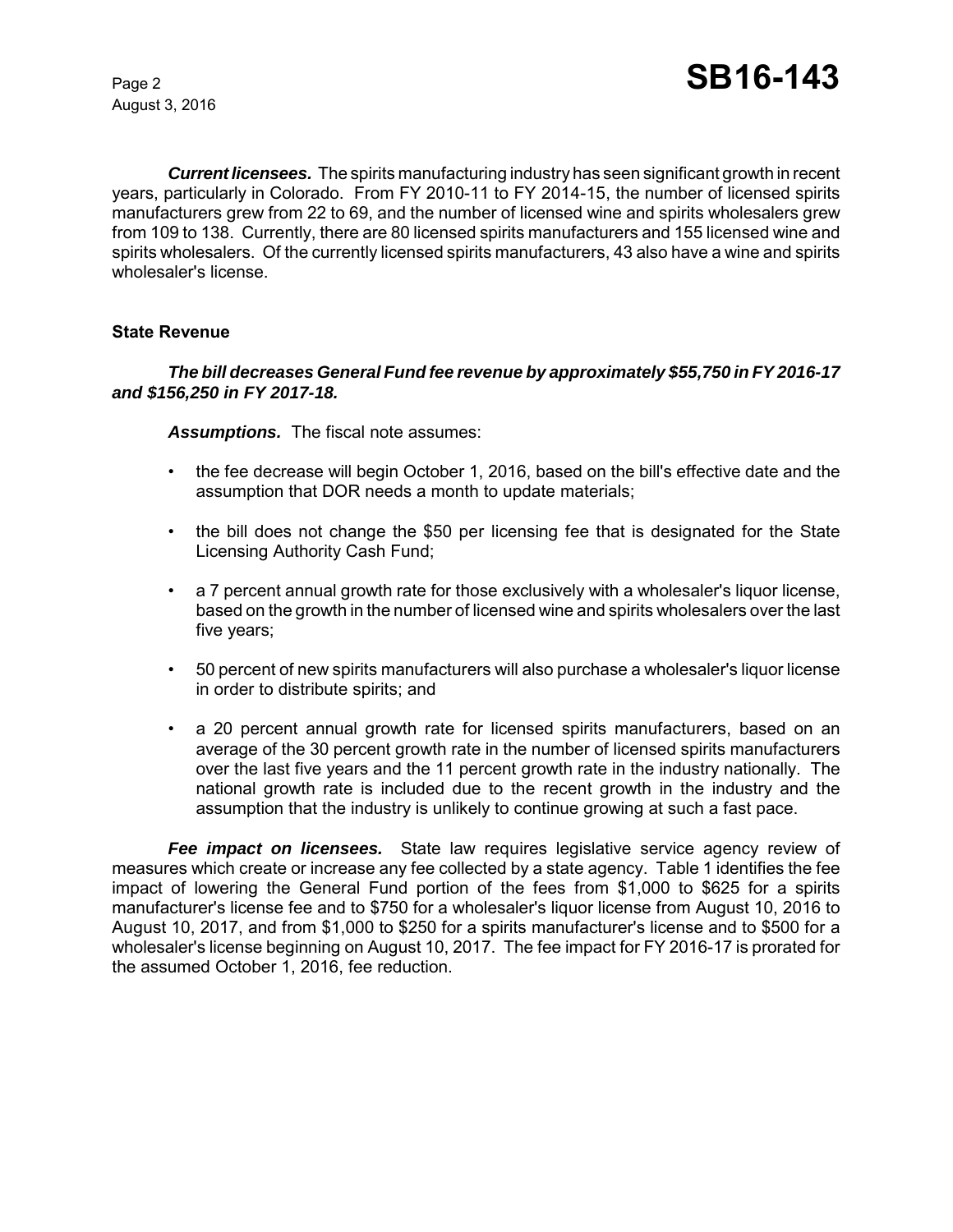August 3, 2016

| Table 1. Fee Impact on Licensees Under SB16-143 |                 |                                            |                             |                               |                      |                                  |                      |             |  |  |  |
|-------------------------------------------------|-----------------|--------------------------------------------|-----------------------------|-------------------------------|----------------------|----------------------------------|----------------------|-------------|--|--|--|
| <b>Fiscal Year</b>                              |                 | <b>Type of Fee</b>                         | <b>Current</b><br>Fee to GF | <b>Proposed</b><br>Fee to GF* | <b>Fee</b><br>Change | <b>Number</b><br><b>Affected</b> | <b>Fee</b><br>Impact | Total       |  |  |  |
| Oct. 2016-<br>June 2017                         |                 | <b>Spirits</b><br>Manufacturing<br>License | \$1,000                     | \$625                         | (\$375)              | 66                               | (\$24,750)           | (\$55,750)  |  |  |  |
|                                                 |                 | Wholesaler's<br>Liguor<br>License          | 1,000                       | 750                           | (250)                | 124                              | (31,000)             |             |  |  |  |
| 2017-18                                         | July -<br>Aug.  | <b>Spirits</b><br>Manufacturing<br>License | 1,000                       | 625                           | (375)                | 18                               | (6,750)              | (\$156,250) |  |  |  |
|                                                 | Sept.<br>- June |                                            |                             | 250                           | (750)                | 88                               | (66,000)             |             |  |  |  |
|                                                 | July -<br>Aug.  | Wholesaler's<br>Liquor<br>License          | 1,000                       | 750                           | (250)                | 30                               | (7,500)              |             |  |  |  |
|                                                 | Sept -<br>June  |                                            |                             | 500                           | (500)                | 152                              | (76,000)             |             |  |  |  |

*\* The table reflects only the portion of the proposed fee that is deposited in the General Fund, as the \$50 portion of each fee that is deposited in the Liquor Cash Fund does not change under this bill.* 

#### **TABOR Impact**

This bill reduces state General Fund revenue from fees, which will reduce the amount of money required to be refunded under TABOR. TABOR refunds are paid out of the General Fund. TABOR refund obligations are not expected in FY 2016-17.

#### **State Expenditures**

The bill increases workload in the DOR to update materials with the new fee amounts and information, including forms, the website, and the DOR's licensing system in FY 2016-17 only. This workload increase can be accomplished within existing appropriations.

#### **Effective Date**

The bill was signed into law by the Governor on June 10, 2016, and takes effect August 10, 2016, assuming no referendum petition is filed.

#### **State and Local Government Contacts**

Information Technology Municipalities Revenue